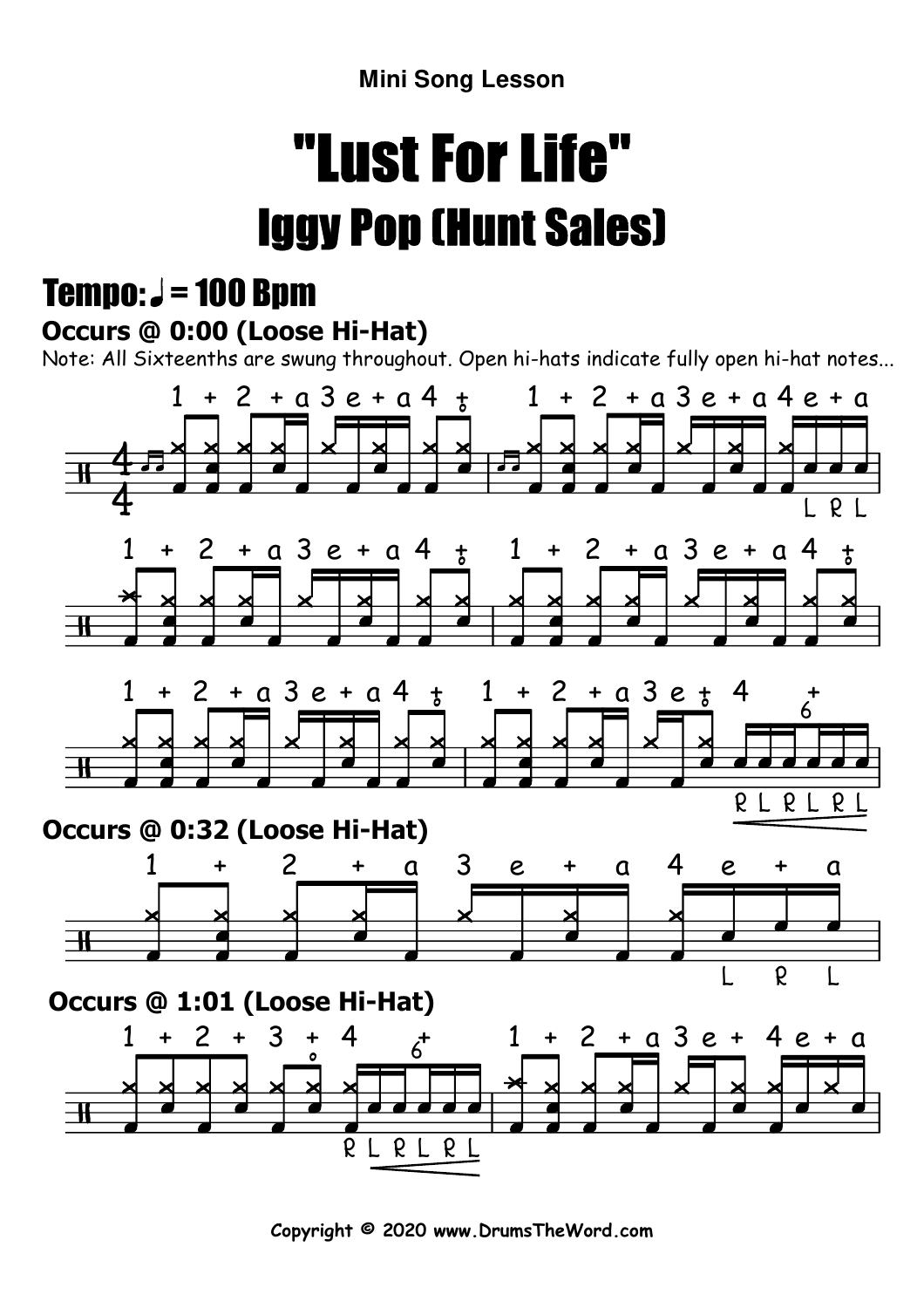## "Lust For Life"Iggy Pop (Hunt Sales)